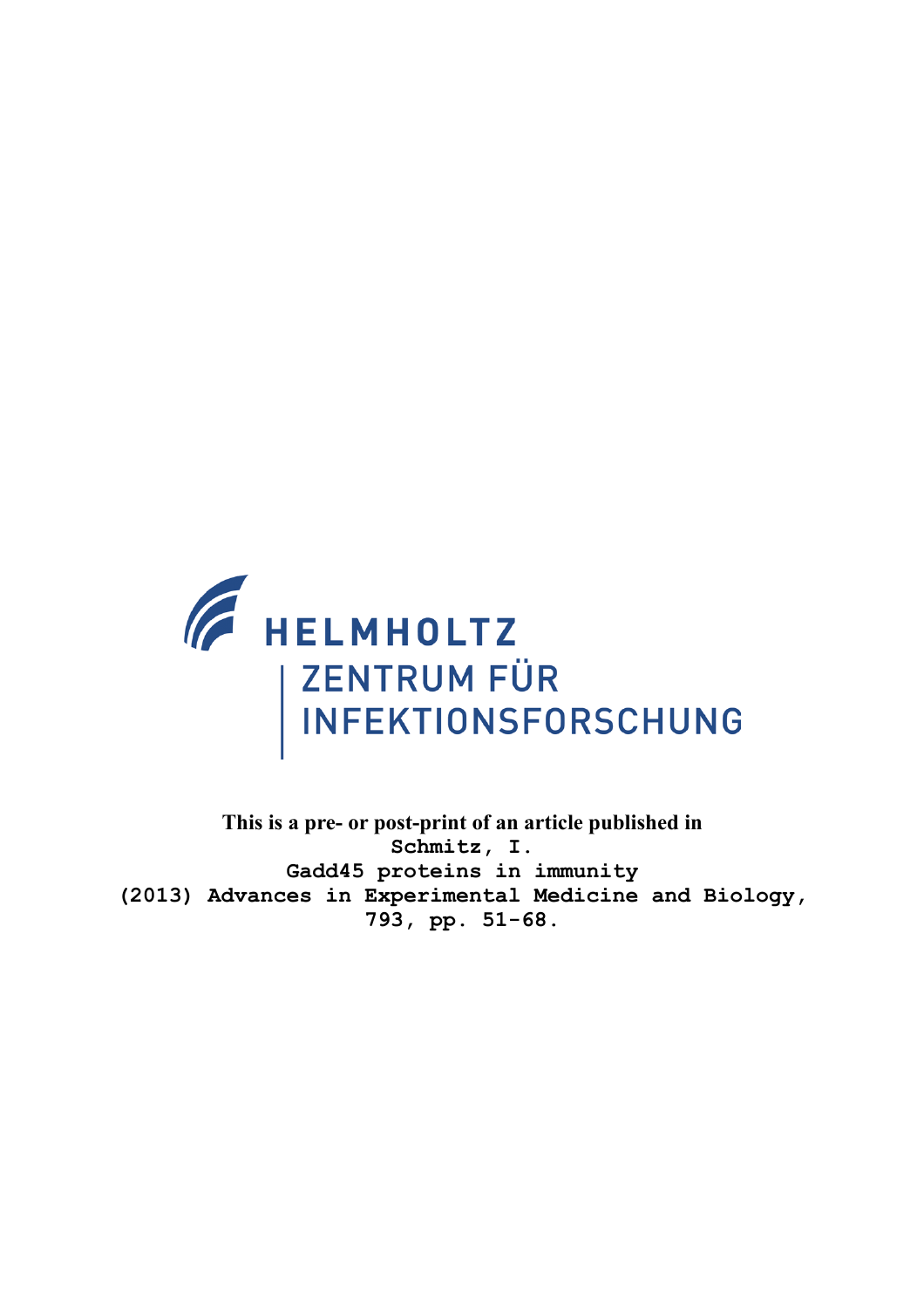Ingo Schmitz Professor of Immunology Systems-oriented immunology and inflammation research Helmholtz Center for Infection Research Inhoffenstrasse 7 38124 Braunschweig Germany Email: Ingo.Schmitz@helmholtz-hzi.de<br>Tel: +49 531 6181 3500 FAX: +49 Tel: +49 531 6181 3500 FAX: +49 531 6181 3599

# **Chapter 4: Gadd45 Proteins in Immunity**

# **Abbreviations**

| <b>ATG</b>      | autophagy-related                                    |
|-----------------|------------------------------------------------------|
| $Bcl-x_L$       | B cell lymphoma x large                              |
| c-FLIP          | cellular FLICE inhibitory protein                    |
| $Cbl-b$         | casitas B-lineage lymphoma proto-oncogene b          |
| CD              | cluster of differentiation                           |
| $CD4^*$         | cluster of differentiation 4-positive                |
| $CD8+$          | cluster of differentiation 8-positive                |
| <b>CLR</b>      | C-type lectin receptor                               |
| CR <sub>6</sub> | cytokine response gene 6                             |
| <b>DISC</b>     | death inducing signaling complex                     |
| <b>EAE</b>      | experimental autoimmune encephalomyelitis            |
| Egr             | early growth response                                |
| G-CSF           | granulocyte colony stimulating factor                |
| Gadd45          | growth arrest and DNA damage 45                      |
| <b>GM-CSF</b>   | granulocyte macrophage colony stimulating factor     |
| <b>GRAIL</b>    | gene related to anergy in lymphocytes protein        |
| <b>IFN</b>      | interferon                                           |
| IL              | interleukin                                          |
| <b>JNK</b>      | c-Jun N-terminal kinase                              |
| <b>LPS</b>      | lipopolysaccharide                                   |
| M-CSF           | macrophage colony stimulating factor                 |
| <b>MAPK</b>     | mitogen-activated protein kinase                     |
| MEKK4           | MAPK/ERK kinase kinase 4                             |
| <b>MHC</b>      | major histocompatibility complex                     |
| <b>MKK</b>      | mitogen-activated protein kinase kinase              |
| <b>MOG</b>      | myelin oligodendrocyte glycoprotein                  |
| Myd118          | myeloid differentiation primary response protein 118 |
| <b>NFAT</b>     | nuclear factor of activated T cells                  |
| $NF - \kappa B$ | nuclear factor KB                                    |
| <b>NKT</b>      | natural killer T cell                                |
| <b>NLR</b>      | Nod-like receptor                                    |
| <b>PAMP</b>     | pathogen-associated molecular pattern                |
| <b>PRR</b>      | pattern recognition receptor                         |
| <b>RLR</b>      | Retinoic acid-inducible gene (RIG)-I-like receptor   |
| <b>ROS</b>      | reactive oxygen species                              |
| <b>STAT</b>     | signal transducer and activator of transcription     |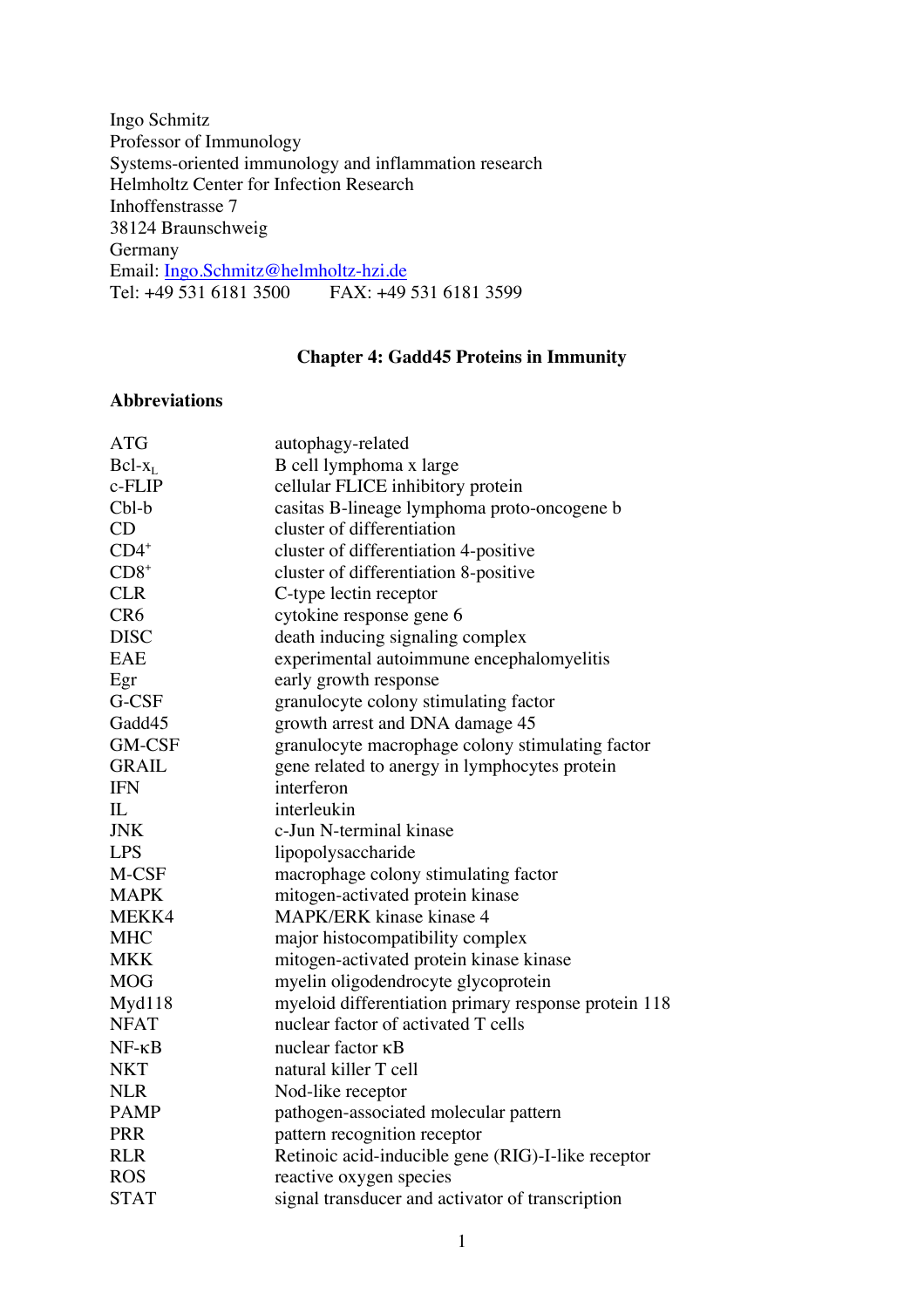| <b>TCR</b>  | T cell receptor                                      |
|-------------|------------------------------------------------------|
| $TGF-\beta$ | transforming growth factor beta                      |
| Th          | T helper                                             |
| <b>TLR</b>  | toll-like receptor                                   |
| $TNF\alpha$ | tumor necrosis factor alpha                          |
| TNFR1       | tumor necrosis factor receptor 1                     |
| <b>vMIA</b> | viral mitochondrial-localized inhibitor of apoptosis |
| $ZAP-70$    | zeta-chain associated protein of 70 kDa              |

#### **Abstract**

The vertebrate immune system protects the host against invading pathogens such as viruses, bacteria and parasites. It consists of an innate and an adaptive branch that provide immediate and long lasting protection, respectively. As the immune system is composed of different cell types and distributed throughout the whole body, immune cells need to communicate with each other. Intercellular communication in the immune system is mediated by cytokines, which bind to specific receptors on the cell surface and activate intracellular signaling networks. Growth arrest and DNA damage-inducible 45 (Gadd45) proteins are important components of these intracellular signaling networks. They are induced by a number of cytokines and by bacterial lipopolysaccharide. Within the innate immune system, Gadd45 proteins are crucial for the differentiation of myeloid cells as well as for the function of granulocytes and macrophages. Moreover, Gadd45β regulates autophagy, a catabolic pathway that also degrades intracellular pathogens. Regarding adaptive immunity, Gadd45 proteins are especially well characterized in T cells. For instance, Gadd45β and Gadd45γ regulate cytokine expression and Th1 differentiation while Gadd45 $\alpha$  inhibits p38 kinase activation downstream of the T cell receptor. Due to their many functions in the immune system, deficiency in Gadd45 proteins causes autoimmune diseases and less efficient tumor immunosurveillance.

## **4.1 Introduction**

The immune system of vertebrates consists of an innate and an adaptive branch. Responses by the innate immune system are immediate and activated by germ-line encoded pattern recognition receptors (PRRs), which recognize conserved pathogen-associated molecular patterns (PAMPs) (Janeway, 1989). The PRRs include toll-like receptors (TLRs), C-type lectin receptors (CLRs), Nod-like receptors (NLRs) and cytosolic DNA sensors (RIG-I like receptors, RLRs) (Takeuchi and Akira, 2010). Upon triggering, these receptors activate the NF-κB signaling cascade and type I interferons (IFNα and IFNβ) that in turn activate and recruit immune cells. Innate immune cells include granulocytes such as neutrophils, as well as macrophages and dendritic cells. The latter two cell types act as professional antigen presenting cells (APCs) that present peptide-antigens to T cells, which then mount an adaptive immune response. T cells are lymphocytes that develop in the thymus (hence named T cell) and mediate cellular immunity. There are different types of T cells, namely cytotoxic T cells and helper T cells. Cytotoxic T cells express the co-receptor CD8 (CD8<sup>+</sup> CTLs) and kill infected target cells via the induction of apoptosis. Helper T cells express the co-receptor CD4 (CD4+ Th cells) and activate macrophages to digest intracellular pathogens. CD4<sup>+</sup> Th cells also provide help to another type of lymphocyte called B cells, which develop in the bone marrow (hence named B cell), via co-stimulatory molecules such as CD40. Activated B cells then secrete antibodies (immunoglobulins) and thereby mediate humoral immunity. The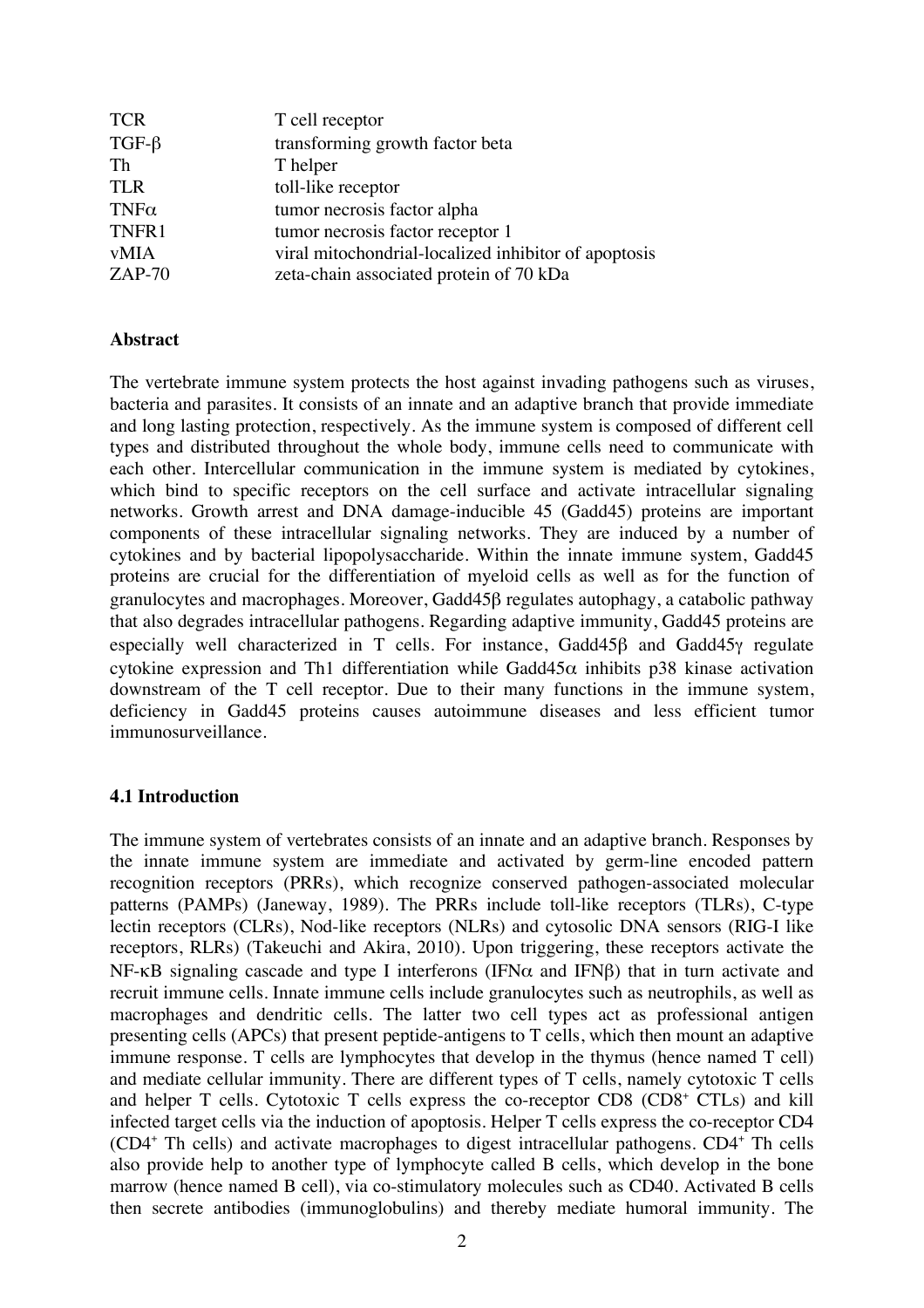adaptive immune system has two important characteristics, which make it essential for complex organisms such as vertebrates. First, cells of the adaptive immune system, i.e. lymphocytes, bare antigen receptors that are highly specific for a certain antigen. During the development of lymphocytes, gene fragments of the immunoglobulin and T cell receptor (TCR) genes are rearranged in a stochastic manner to generate up to  $10^{15}$  receptor specificities (Davis and Bjorkman, 1988). In contrast to innate immune cells, which react only to conserved pathogen structures such as lipopolysaccharide (LPS), a compound from the cell wall of gram-negative bacteria, lymphocytes are able to react to specific amino acid sequences and, thus, to a particular strain of a pathogen. The second important feature of the adaptive immune system is its ability to form memory, so that re-infection with the same pathogen results in a faster and stronger immune response. This is due to the fact that during the first encounter with a given pathogen some lymphocytes develop into long-lived memory cells that survive in lymphoid organs and other tissues for months and even years and have a lower threshold of activation (Woodland and Kohlmeier, 2009). Therefore, they acquire effector functions much faster than naïve lymphocytes upon repeated antigen encounter. Consequently, they pathogens get cleared much faster and the infected host does not develop any symptoms of disease – the host is immune.

Cytotoxic T cells and B cells function as effector cells of the adaptive immune system by killing target cells and producing antibodies, respectively. Yet, CD4<sup>+</sup> Th cells play a leading part during an adaptive immune response by providing co-stimulatory signals and secreting cytokines. Depending on the nature of the invading pathogen they are able to differentiate into various Th cell subsets, namely Th1, Th2, Th17 cells and others, each tailored to drive a type of immune response appropriate for the particular pathogen (Korn et al., 2009; Murphy and Reiner, 2002; Reiner, 2007). For instance, Th1 cells are induced by interleukin-12 (IL-12) and produce interferon-γ (IFN-γ), which activates infected macrophages to degrade microbes that persist in intracellular vesicles such as mycobacteria or Listeria (Murphy and Reiner, 2002). Th2 cells are induced by IL-4 and are important for controlling infections caused by extracellular, multicellular parasites such as helminthes (Murphy and Reiner, 2002). Th2 cells produce IL-4, IL-5 and IL-13 to activate eosinophiles, mast cells and B cells, the latter differentiating into plasma cells to produce high amounts of specific antibodies. Th17 cells were named after the cytokine they secrete, IL-17 (Harrington et al., 2005; Park et al., 2005). They develop upon stimulation of naïve T cells with both the immunosuppressive cytokine transforming growth factor beta (TGF-β) and with the pro-inflammatory cytokine IL-6 and are instrumental in fighting extracellular bacteria and fungi by enhancing neutrophil responses.

Since the immune system is composed of many different cell types distributed over the whole body, it is compulsory that immune cells need to communicate with each other, either via direct cell-cell-contact or via cytokines over a distance. Inside the cells, complex signal transduction networks transmit and integrate these communication signals. Gadd45 proteins are part of the signaling networks in immune cells. Here, I will first discuss signals that induce expression of Gadd45 proteins in cells of the immune system. The next two sections will be on the function of Gadd45 proteins in the innate and adaptive immune system, respectively. Finally, I will discuss the role of Gadd45 proteins in pathological settings, such as autoimmune diseases.

## **4.2 Expression of Gadd45 Proteins in Immune Cells**

The Gadd45 proteins, namely Gadd45α (Gadd45), Gadd45β (Myd118) and Gadd45γ (CR6), are small proteins of 18-20 kDa with no enzymatic activity of their own. They execute their physiological functions by protein-protein-interactions in the nucleus and cytoplasm of cells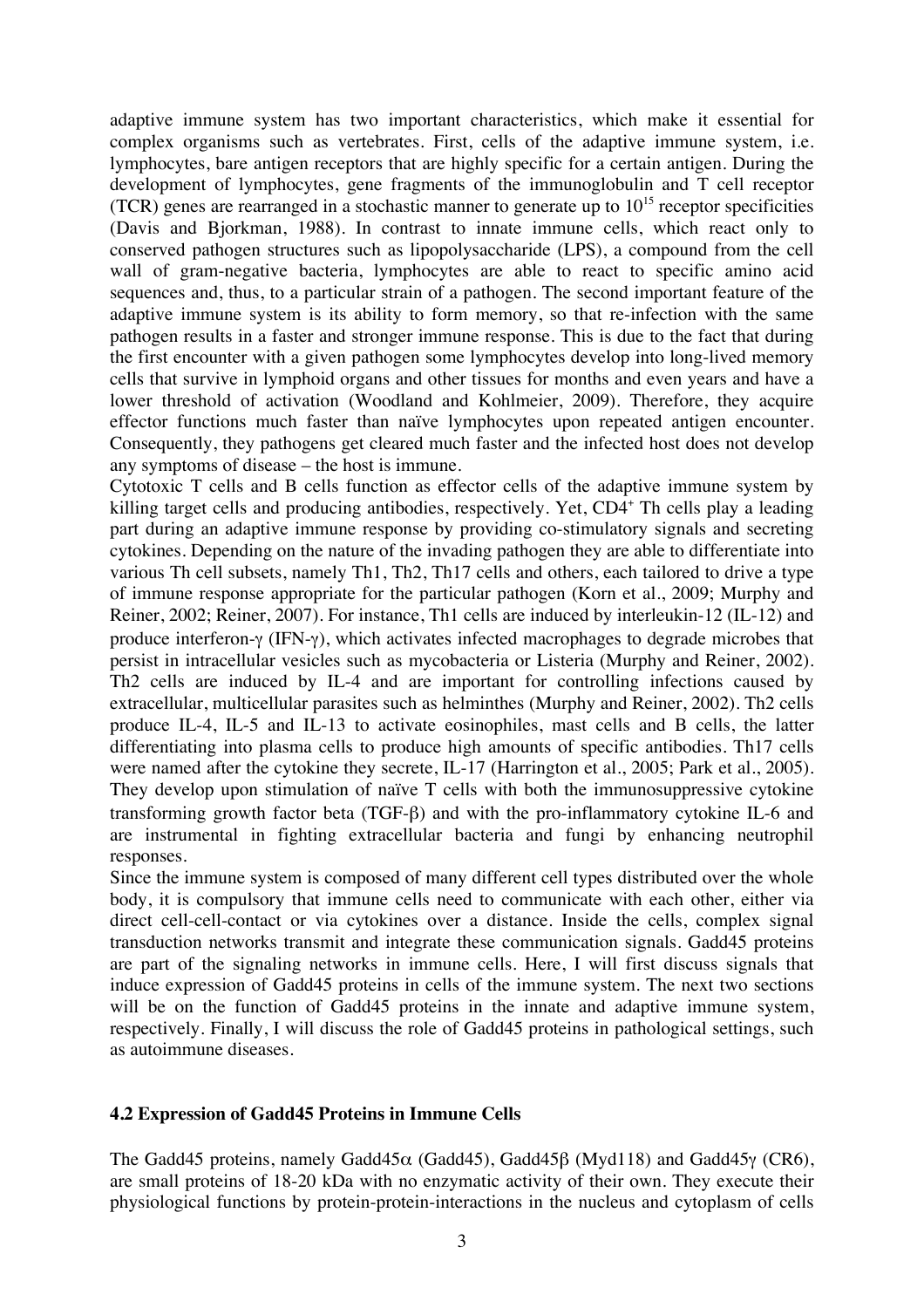and are able to modulate cell proliferation, cell death and cell survival. Due to their high homology (Takekawa and Saito, 1998), Gadd45 family members are expected to have largely overlapping functions. Specificity might be brought about by different signals that drive the transcription of the various *Gadd45* genes. For instance, Gadd45 $\alpha$  is a p53 target gene (Kastan et al., 1992), the transcription of Gadd45β is induced by TGF-β, interleukins as well as the T cell receptor (Sanjuan et al., 2007; Selvakumaran et al., 1994; Yang et al., 2001), and Gadd45γ transcription is stimulated by interleukin-2 (Beadling et al., 1993).

With respect to innate immune signals, it has been shown that LPS, a cell wall component of gram-negative bacteria, induced Gadd45β *in vivo* (Zhang et al., 2005). Of note, Gadd45β induction could be inhibited by co-administration of the glucocorticoid analogue dexamethasone or by thalidomide. Since both drugs are inhibitors of the pro-inflammatory transcription factor NF-κB (Keifer et al., 2001; Majumdar et al., 2002; Neumann and Naumann, 2007), these data suggested that *Gadd45b* is an NF-κB target gene. Indeed, bortezomib, a proteasome inhibitor that impairs degradation of I<sub>KB</sub> proteins and thereby NFκB activation, but not pharmacological inhibitors of mitogen-activated protein kinases (MAPKs), prevented Gadd45β induction by LPS in mice (Zhang et al., 2005). In line with this observation, analysis of the *Gadd45b* gene indicated several functional NF-κB binding sites (Balliet et al., 2001; Jin et al., 2002). It was shown that NF-κB-induced Gadd45β inhibits activation of the MAPK JNK via inhibition of the upstream kinase MKK7 in TNFα-treated T cell hybridomas (De Smaele et al., 2001; Papa et al., 2004). However, it is currently unknown whether this pathway operates in immune cells *in vivo*. Furthermore, so far it has not been addressed so far whether other stimuli of the innate immune systems (i.e. PAMPs) that activate the NF-κB pathway also induce Gadd45β protein expression.

A number of cytokines have been reported to induce the expression of Gadd45β proteins in hematopoietic cells and cells of the immune system. First, hematopoietins such as granulocyte-macrophage colony stimulating factor (GM-CSF), M-CSF, G-CSF and interleukin-3 (IL-3) were shown to induce expression of all *Gadd45* genes at the mRNA level in bone marrow cells (Gupta et al., 2006). Hematopoietic cells from the bone marrow, which are either deficient for Gadd45 $\alpha$  or Gadd45 $\beta$  and are more sensitive to apoptosis upon several kinds of cellular stresses, suggesting that these two proteins act in an anti-apoptotic fashion in this cell type (Gupta et al., 2005; Gupta et al., 2006). IL-6, a cytokine that supports differentiation of hematopoietic cells and that has pro-inflammatory activity, induces Gadd45β in the murine myelomonocytic cell line M1 (Zhan et al., 1994). Another proinflammatory cytokine that induces Gadd45 expression and belongs to the IL-1 family is IL-18 (Arend et al., 2008). IL-18 induced the expression of *Gadd45b* and *Gadd45g* genes in CD4+ Th cells, which was dramatically enhanced by co-treatment with IL-12 (Yang et al., 2001). Of note, Gadd45 $\alpha$  was not induced by IL-12 and IL-18. Similarly to IL-18 in CD4<sup>+</sup> Th cells, IL-33, another IL-1 family cytokine, synergized with IL-12 to induce Gadd45β expression in  $CD8<sup>+</sup>$  cytotoxic T cells (Yang et al., 2011). In sum, pro-inflammatory cytokines appear to be crucial inducers of Gadd45 gene expression in hematopoieitic cells.

Since the action of these pro-inflammatory cytokines on T cells often depends on the activation status of T cells, it is not surprising that the stimulation of the T cell receptor (TCR) also induced *Gadd45* gene expression. Thus, stimulation of naïve CD4<sup>+</sup> T cells with anti-CD3 antibodies (triggering the TCR complex) led to Gadd45β expression at early time points (within 4 hours), an effect that was augmented by costimulation via CD28 (Lu et al., 2004). This early induction of Gadd45β was also observed *in vivo* in thymocytes using TCR transgenic mice and injection of cognate peptide antigens (Schmitz et al., 2003). In contrast, induction of Gadd45γ required prolonged stimulation of naïve CD4<sup>+</sup> T cells for 48 to 96 hours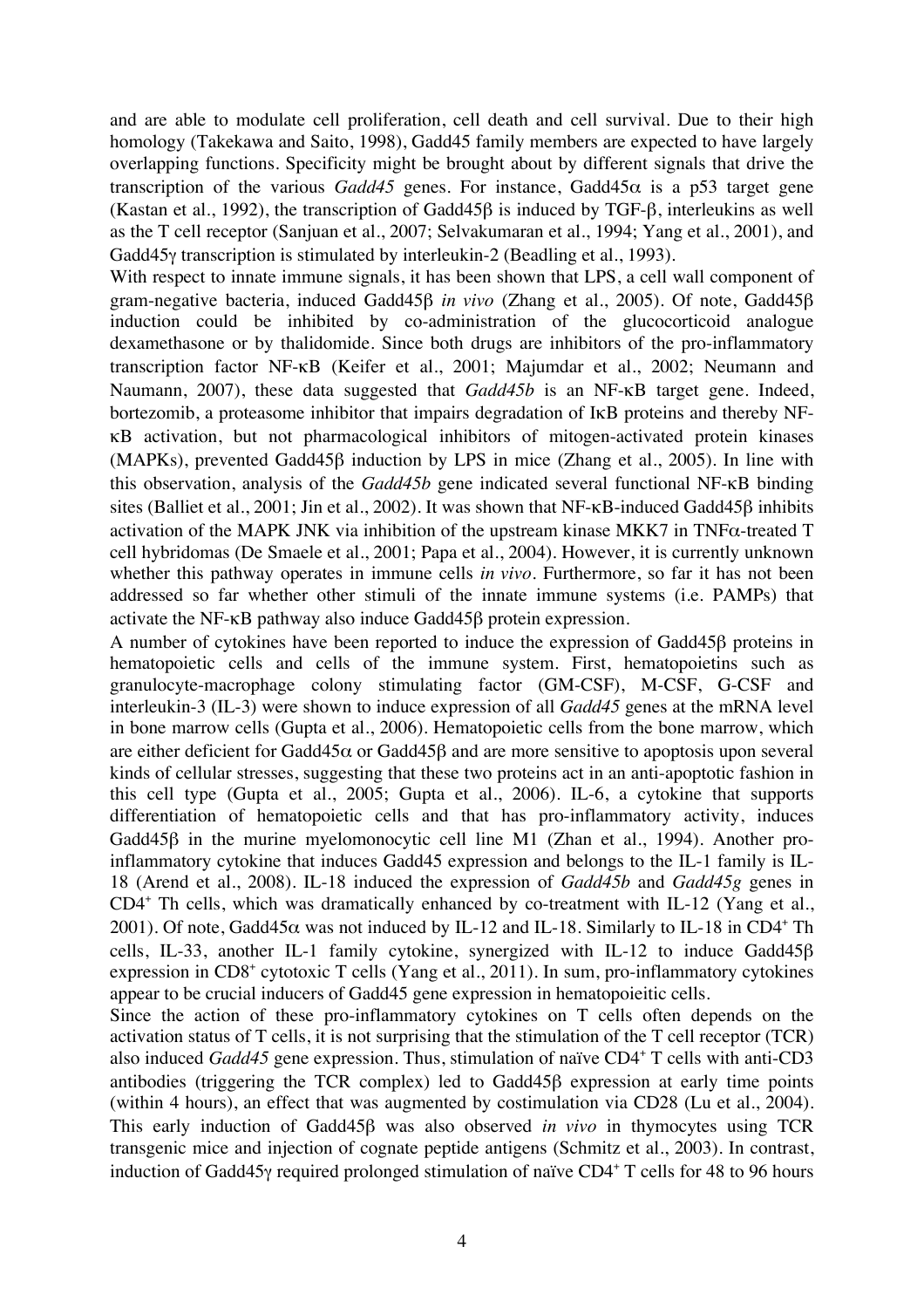(Lu et al., 2001). This may be related to the fact that IL-2 signaling rather than TCR or CD28 signals induces Gadd45γ expression (Hoffmeyer et al., 2001).

Surprisingly, Gadd45β expression is not only induced by the above mentioned immunostimulatory signals, but also by transforming growth factor beta (TGF-β), which is a strong immunosuppressive cytokine (Li and Flavell, 2008). Thus, Gadd45β can be induced by TGF-β in the murine myelomonocytic cell line M1 and in the T cell line EL-4 (Selvakumaran et al., 1994). Accordingly, *Gadd45b* gene expression is regulated by Smad proteins, which are transcription factors that are activated at the TGF-β receptor complex (Takekawa et al., 2002; Ungefroren et al., 2005; Yoo et al., 2003). However, it is currently unknown whether Gadd45β is actually required for the immunosuppressive function of TGF-β on immune cells *in vivo*.

# **4.3 The Function of Gadd45 Proteins in Innate Immunity**

Within the innate immune system, the function of Gadd45 proteins is best studied in myeloid cells such as granulocytes and macrophages. For instance, in the absence of either Gadd45 $\alpha$ or Gadd45β *in vitro* differentiation of bone marrow cells into macrophage or granulocyte lineages resulted in reduced frequencies of these cell types (Gupta et al., 2006). This correlated with increased apoptosis during differentiation and reduced clonogenicity of Gadd45α-deficient and Gadd45β-deficient cells. Reduced myeloid differentiation was also observed *in vivo* when myeloid cells were ablated by intraperitoneal injection of 5- Fluorouracil and recovery was observed 10 days post injection (Gupta et al., 2006). In contrast, Gadd45γ is not required for myeloid differentiation (Hoffmeyer et al., 2001). Of note, Gadd45α- and Gadd45β-deficiency resulted in a higher proliferative capacity of immature myeloid cells (Gupta et al., 2006). Therefore, Gadd45 protein expression may support terminal differentiation of myeloid cells as well as inhibit the proliferation of these terminally differentiated cells.

In addition to myeloid differentiation, Gadd45 $\alpha$  and Gadd45 $\beta$  appear to be important for the function of granulocytes and macrophages. In a mouse model of experimental sepsis, Gadd45α-deficient and Gadd45β-deficient mice exhibited impaired recruitment of myeloid cells into the peritoneal cavity upon LPS injection (Salerno et al., 2012). *In vitro*, macrophages and granulocytes of mice lacking either Gadd45α or Gadd45β were less efficient in migration as chemotactic assays using LPS, N-formylated peptides such as Nformyl- methionine-leucine-phenylalanine (fMLP) or the chemokine IL-8 as stimulus revealed. Both types of myeloid cells produced less reactive oxygene species (ROS) and cytokines. Moreover, the phagocytic capacity of Gadd45α-deficient and Gadd45β-deficient macrophages was strongly impaired (Salerno et al., 2012). Mechanistically, this was attributed to the regulation of p38 and JNK mitogen-activated protein kinase signaling by Gadd45 proteins. In summary, Gadd45 proteins play a crucial role in the differentiation, proliferation and function of myeloid cells.

As stated previously, LPS induces Gadd45β via the NF-κB pathway *in vivo* (Zhang et al., 2005). However, what could be the function of Gadd45β downstream of LPS? A recent study provides evidence that Gadd45<sub>8</sub> regulates macroautophagy (Keil et al., 2013), a process that is an essential catabolic pathway for maintaining protein homeostasis and for energy production within a cell (Mizushima and Komatsu, 2011). Importantly, an additional function of macroautophagy is the degradation of intracellular pathogens (Levine et al., 2011) and, consequently, TLRs are able to induce macroautophagy (Delgado et al., 2008; Sanjuan et al., 2007; Xu et al., 2007). Macroautophagy starts with *de novo* synthesis of a membrane structure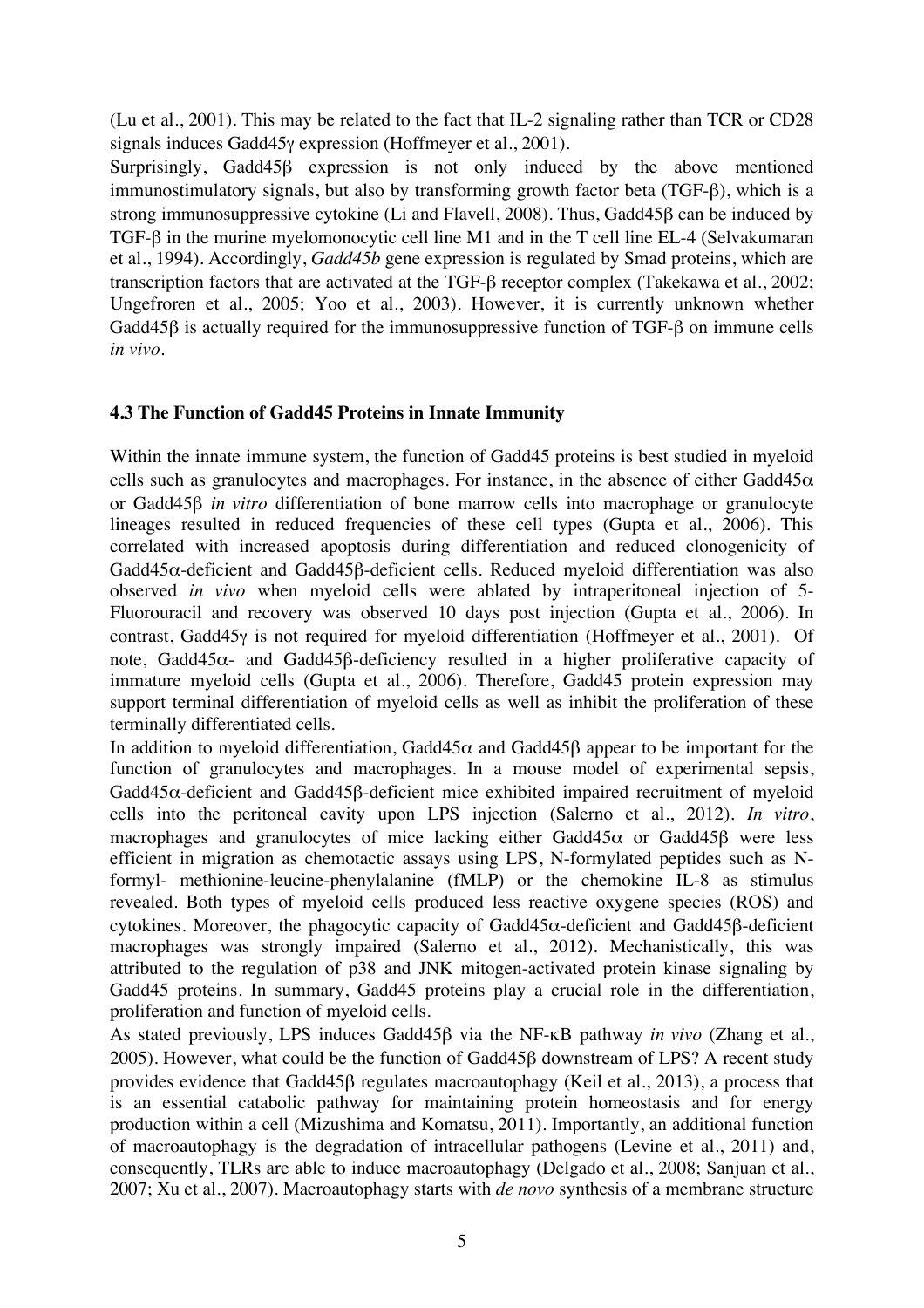called the phagophore that encloses a part of the cytosol. Upon elongation and closure of the phagophore, a double-membrane enclosed vesicle is formed, which is called the autophagosome. Finally, the autophagosome fuses with a lysosome and its content is degraded by hydrolases. Important mediators of macroautophagy are the autophagy-related (ATG) proteins (Mizushima et al., 2011). Central to the elongation phase of autophagosome formation is a protein called ATG5, without which macroautophagy cannot take place (Mizushima et al., 2001). Consequently, ATG5-deficient mice die postnatally since they are not able to survive the starvation period newborns experience between nutrient provision via the umbilical cord and milk feeding (Kuma et al., 2004). This essential macroautophagy protein is targeted by a Gadd45β-MEKK4-p38 signaling pathway since Gadd45β and MEKK4 direct p38 to the autophagosome (Keil et al., 2013). MEKK4 is a mitogen-activated protein kinase kinase kinase (MAP3K) that activates p38 and JNK mitogen-activated protein kinases and is present in a closed conformation and, therefore, inactive (Gerwins et al., 1997; Takekawa et al., 1997). Upon binding of Gadd45 proteins MEKK4 adopts an open conformation that allows dimerization, autophosphorylation and activation of downstream kinases (Miyake et al., 2007; Takekawa and Saito, 1998). When localized to the autophagosome, p38 phosphorylates ATG5 at threonine residue 75, an event that prevents fusion of autophagosomes with lysosomes (Keil et al., 2013). Thus, Gadd45β-activated p38 inhibits macroautophagy. Accordingly, Gadd45β-deficient fibroblasts and macrophages exhibited enhanced macroautophagy upon LPS treatment (Keil et al., 2013).

## **4.4 The Function of Gadd45 Proteins in Adaptive Immunity**

With respect to adaptive immunity, most of the work on Gadd45 proteins has concentrated on T cells. However, there are also a few reports on other cell types of the adaptive immune system. For instance, it was shown that B cells strongly induce Gadd45β along with known anti-apoptotic proteins such as  $Bcl-x<sub>L</sub>$  and c-FLIP upon ligation of CD40, a TNF receptor superfamily member that provides co-stimulatory signals to B cells (Zazzeroni et al., 2003). Generation of cell lines stably overexpressing Gadd45β demonstrated that this protein inhibits CD95/Fas-induced (i.e. extrinsic) apoptosis, but has no effect on early events in the CD95 signaling cascade such as the formation of the death-inducing signaling complex (DISC). Instead, Gadd45β impaired the activation of the mitochondrial amplification loop although direct triggering of the mitochondrial (i.e. intrinsic) pathway was not affected (Zazzeroni et al., 2003). The latter discovery seems to contradict the finding that Gadd45 proteins are able to bind to cellular  $Bcl-x_L$  as well as to the anti-apoptotic protein vMIA from the cytomegalovirus and thereby enhances the cell's resistance towards CD95-induced apoptosis (Smith and Mocarski, 2005). Therefore, the exact mechanism of the influence of Gadd45β on apoptosis is unknown and it remains to be dissected whether Gadd45β targets the CD95 signaling cascade similar to the TNFR1 pathway (De Smaele et al., 2001), or whether it targets mitochondria (Smith and Mocarski, 2005). Nevertheless, as in myeloid precursor cells (Gupta et al., 2005), Gadd45β appears to be an anti-apoptotic protein in B cells since it protected them from activation-induced cell death.

NKT cells are a type of lymphocyte, possessing characteristics of NK cells and memory T cells. They express an invariant TCR with a  $TCR\alpha$  chain containing a variable region encoded by the V $\alpha$ 14 gene and a joining region encoded by the J $\alpha$ 18 gene that restricts these cells to CD1d molecules (Kronenberg and Gapin, 2002; Taniguchi et al., 2003). The latter are MHC-like molecules that present glycolipids as antigens such as  $\alpha$ -galactosylceramide (Porcelli and Modlin, 1999). NKT cells possess immunoregulatory functions and secrete large quantities of cytokines such as IFN-γ and IL-4 (Kronenberg and Gapin, 2002; Taniguchi et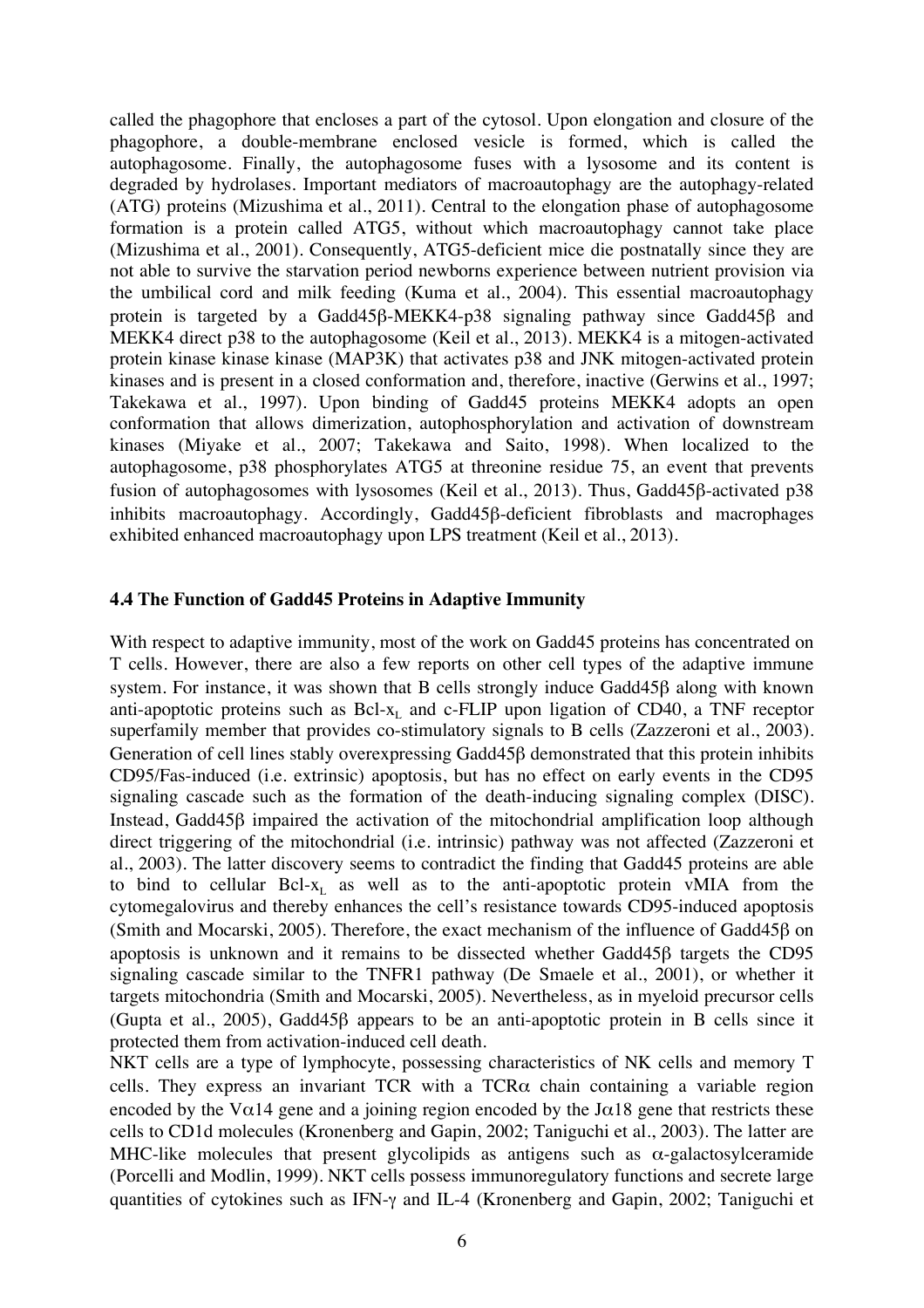al., 2003). Interestingly, NKT cells are more resistant to TCR-induced apoptosis than conventional T cells, which correlated with a higher induction of anti-apoptotic genes such as *Gadd45b* (Harada et al., 2004). However, no data has been provided so far that supports a functional role for Gadd45β in NKT cell survival. Therefore, the importance of Gadd45 proteins for NKT cell biology awaits further studies.

Dendritic cells are the most potent professional antigen presenting cells (Shortman and Liu, 2002). They capture antigens from the environment and present them via MHC class II to CD4+ Th cells. Depending on the nature of antigen and the route of antigen uptake, dendritic cells express cytokines that drive immune responses into a given direction, e.g. they secrete IL-12 and IFN-γ to promote a Th1 response (Murphy and Reiner, 2002). Bone marrowderived dendritic cells express all three Gadd45 proteins (Jirmanova et al., 2007). Interestingly, dendritic cells from Gadd45 $\alpha$ -deficient mice exhibited less activation of the classical MKK3/6-p38 mitogen-activated protein kinase (MAPK) cascade, less production of the Th1 cytokines IL-12 and IFN-γ and reduced expression of the co-stimulatory molecule CD40 upon stimulation with soluble antigens from *Toxoplasma gondii* (Jirmanova et al., 2007). Similarly, Gadd45β-deficient dendritic cells produce less IFN-γ upon stimulation with LPS (Lu et al., 2004). Therefore, the activation of classical MAPK signaling by Gadd45 proteins is crucial for mounting a Th1 response via activation of dendritic cells. Currently, it is not known whether the Gadd45-p38-axis regulates cytokine expression in dendritic cells via transcriptional or post-transcriptional mechanisms. However, since cytokine expression is often regulated by mRNA stability, it is tempting to speculate that p38 activation by Gadd45 proteins is required for stabilization of cytokine mRNAs in dendritic cells, as has been shown for TNF $\alpha$  mRNA (Ronkina et al., 2010).

Regarding Th1-mediated immunity, Gadd45 proteins were also described to affect Th1 cells in an intrinsic manner. For instance, Gadd45γ was shown to be important for the IFN-γ production by Th1 cells (Lu et al., 2001). In contrast, Th2 polarized Gadd45γ-deficient cells showed similar IL-4 levels when compared to wildtype Th2 cells. Gadd45γ-deficient T cells also exhibited less p38 and JNK MAPK activity and were less prone to activation induced cell death (Lu et al., 2001). However, Gadd45γ was not required for hematopoiesis, T cell proliferation or T cell responsiveness to IL-2 (Hoffmeyer et al., 2001; Lu et al., 2001). Importantly, Gadd45γ-deficient mice showed reduced contact hypersensitivity demonstrating that Th1 responses were also impaired *in vivo* (Lu et al., 2001).

Similar to Gadd45γ, Gadd45β also supports Th1 responses. Using retroviral overexpression and Gadd45β-deficient T cells, it was shown that Gadd45β promotes IFN-γ secretion upon TCR triggering or upon stimulation with IL-12 and IL-18, which drive Th1 differentiation (Lu et al., 2004; Yang et al., 2001). This was mediated via prolonged p38 MAPK activation (Lu et al., 2004) and inhibited via a dominant-negative version of MEKK4 (Yang et al., 2001), which is a mitogen-activated protein kinase kinase kinase (MAP3K) that activates p38 and JNK (Gerwins et al., 1997; Takekawa et al., 1997). In line with the data obtained with dominant negative MEKK4, CD4<sup>+</sup> T cells from MEKK4-deficient mice exhibited less IFN-γ secretion during Th1 differentiation and reduced p38 activation upon stimulation of the TCR or with IL-12 and IL-18 (Chi et al., 2004). Importantly, overexpression of Gadd45β or Gadd45γ in MEKK4-deficient T cells did not increase IFN-γ production while it did so in wildtype T cells demonstrating that the Gadd45 proteins together with MEKK4 comprise a common pathway that potentiates IFN-γ production and thereby Th1-mediated immunity (Chi et al., 2004). However, while one study described the expression of IFN-γ to be independent of STAT4 and its phosphorylation state (Chi et al., 2004), another study found that Gadd45β and Gadd45γ induced phosphorylation of STAT4 at serine residue 721 and that Ser721 phosphorylated STAT4 was crucial for IFN-γ expression and Th1 differentiation (Morinobu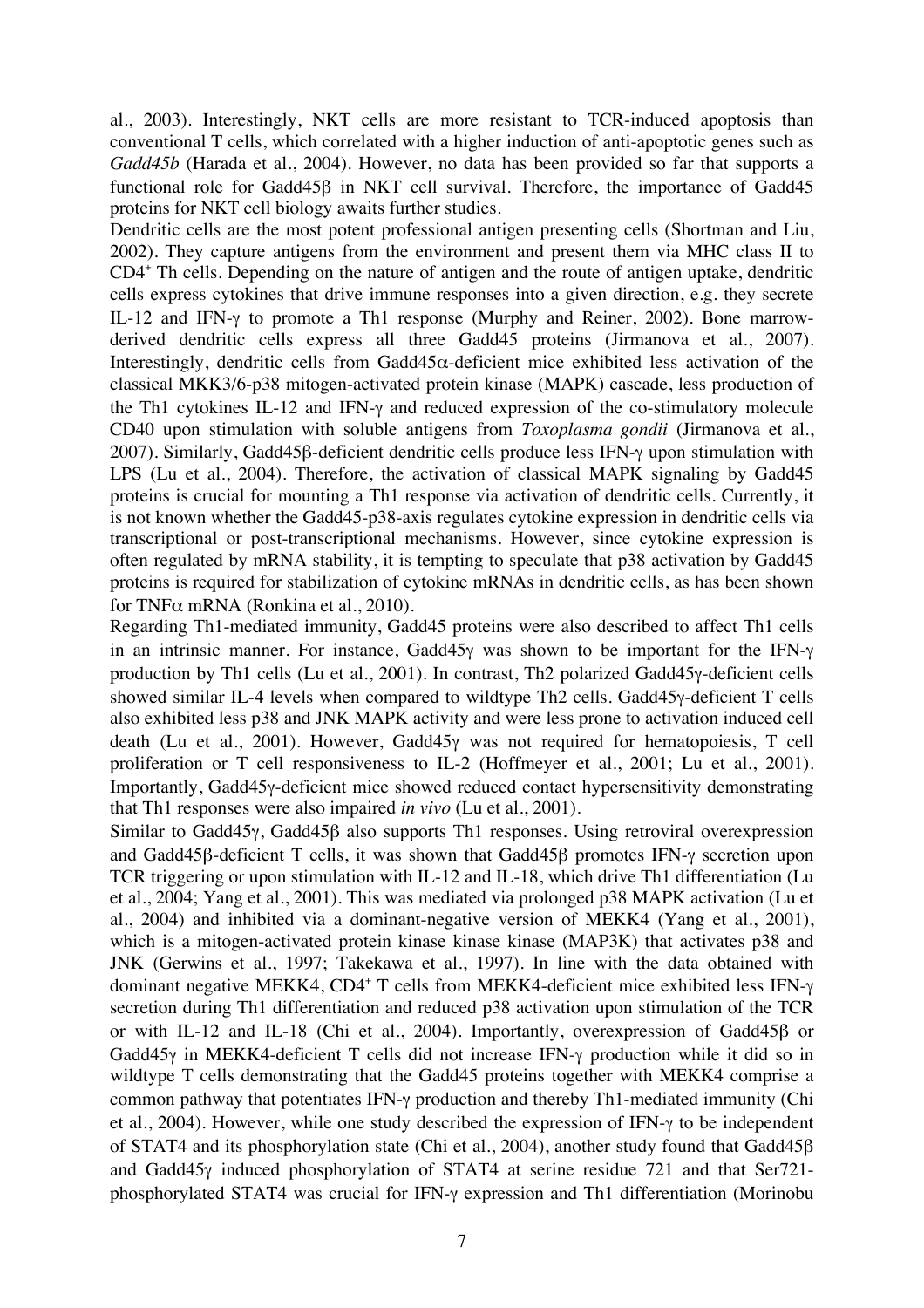et al., 2002). Despite this controversy, it is clear that Gadd45 proteins are important regulators of IFN-γ expression in T cells and of Th1 differentiation.

Next to IFN-γ production, Gadd45β was shown to be important for IL-2 secretion in differentiated Th1 cells as well as in naïve T cells (Lu et al., 2004). As in differentiated Th1 cells, Gadd45β-deficient naïve T cells showed reduced p38 MAPK activity suggesting reduced T cell activation (Lu et al., 2004). Surprisingly, Gadd45β was also identified by DNA array technology as a gene induced during induction of T cell anergy, a state of unresponsiveness that is induced in T cells when they receive TCR stimulation in the absence of a co-stimulatory signal (Safford et al., 2005). Accordingly, anergy is a mechanism to ensure immunological tolerance along with clonal deletion by apoptosis or suppression of immune responses by regulatory T cells (Schwartz, 2003). Besides other mechanisms, anergy is mediated on the molecular level by nuclear factor of activated T cells (NFAT) as well as early growth response 2 (Egr2) and Egr3 that induce expression of E3 ubiquitin ligases such as Cbl-b and GRAIL (Fathman and Lineberry, 2007). Recently, a connection between T cell anergy and Gadd45β was reported. When analyzing the effect of the Notch target gene Deltex1 on T cell physiology, it was found that Deltex1 induced anergy of CD4<sup>+</sup> Th cells (Hsiao et al., 2009). Next to induction of the E3 ubiquitin ligase Cbl-b, Deltex1 induced transcriptional activation of the *Gadd45b* gene (Hsiao et al., 2009). It was suggested that the inhibitory effect of Gadd45β on JNK mitogen-activated protein kinase activity mediates T cell anergy in an E3 ubiquitin ligase independent manner. However, a functional role for Gadd45β in T cells anergy has not been directly tested.

As described above, Gadd45β and Gadd45γ are involved in activation of the p38 mitogenactivated protein kinase via a classical kinase cascade. Thus, these two Gadd45 proteins activate MEKK4 (a mitogen-activated protein kinase kinase kinase) in T cells, which activates MKK3 or MKK6 (mitogen-activated protein kinase kinases) leading to the activation of p38. In contrast to Gadd45β and Gadd45γ, Gadd45 $α$  has a different role in the regulation of p38 MAPK activity in T cells. The TCR activates p38 by an alternative mechanism that does not involve a classical three-tire kinase cascade. Instead, TCR triggering activates the tyrosine kinase ZAP70 that phosphorylates p38 on tyrosine residue 323 leading to full p38 activation (Salvador et al., 2005b). The importance of this alternative pathway was demonstrated by the generation of knock-in mice harboring a Tyr323Phe mutation, in which activation of  $p38\alpha$  MAPK upon TCR stimulation with or without costimulation was abrogated (Jirmanova et al., 2009). Furthermore, T cells with mutated p38α MAPK exhibited reduced RNA synthesis upon T cell activation and secreted less IFN-γ, indicating impaired Th1 responses (Jirmanova et al., 2009). Importantly, Gadd45 $\alpha$  inhibited this T cell-specific, alternative p38 activation pathway. Recombinant Gadd45 $\alpha$  inhibited the activity of p38 in an *in vitro* kinase assay and this was specific for ZAP70-mediated but not MKK6-mediated p38 activation suggesting that Gadd45 $\alpha$  prevents binding of ZAP-70 to p38 (Salvador et al., 2005a). In line with this notion, Gadd45 $\alpha$ -deficient T cells displayed constitutive p38 activation (Salvador et al., 2005a). Therefore, the function of Gadd45 $\alpha$  seems to be opposing that of Gadd45β and Gadd45γ regarding p38 MAPK activation in T cells.

#### **4.5 Gadd45 Proteins in Autoimmunity and Tumor Immunosurveillance**

Gadd45 proteins have been linked to diseases, in which the immune system plays a pivotal role. For instance, Gadd45 proteins have been associated with autoimmunity. As stated in the previous section, Gadd45α-deficient T cells exhibit constitutive p38 MAPK activity (Salvador et al., 2005a), which could indicate an aberrant activation of T cells in these mice.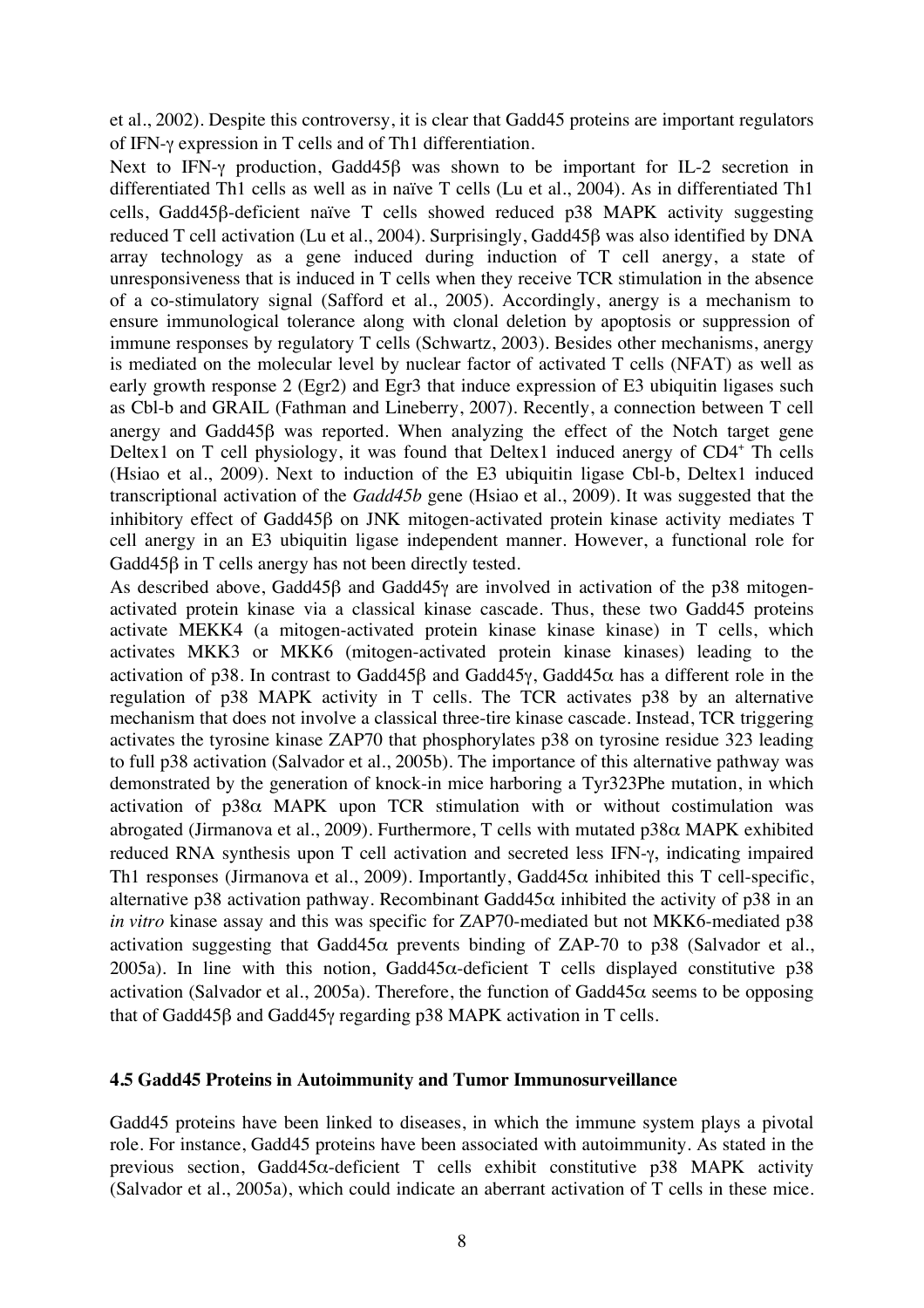In line with this hypothesis, Gadd45 $\alpha$ -deficient mice spontaneously develop an autoimmune disease that is characterized by the presence of autoantibodies against double-stranded and single-stranded DNA, as well as against histones (Salvador et al., 2002). At nine months of age Gadd45 $\alpha$ -deficient mice showed signs of proteinuria and glomerulonephritits. Furthermore, these mice had reduced numbers of leukocytes and lymphocytes in their peripheral blood (Salvador et al., 2002). Interestingly, female rather than male mice were affected, which is similar to systemic lupus erythematosus (SLE) in humans (Tsokos, 2011). Of note, this phenotype was reverted when Gadd45α-deficient mice were crossed to mice harboring a Tyr323Phe mutation in both  $p38\alpha$  and  $p38\beta$ , the two isoforms of p38 MAPK expressed in T cells (Jirmanova et al., 2011). This strongly supports the notion that the alternative p38 activation pathway in T cells is regulated by Gadd45 $\alpha$  and accounts for the development of autoimmune disease in Gadd45 $\alpha$ -deficient mice. In addition, p38 Tyr323Phe double knock-in mice were less susceptible towards the induction of collagen-induced arthritis and experimental autoimmune encephalomyelitis (EAE), which are mouse models for rheumatoid arthritis and multiple sclerosis, respectively (Jirmanova et al., 2011). Therefore, the Gadd45α-regulated alternative p38 activation pathway in T cells might contribute to several autoimmune disorders.

Not only Gadd45 $\alpha$ , but also Gadd45β and Gadd45γ have been connected to autoimmunity. For instance, Gadd45β-deficient mice showed exacerbated and prolonged clinical symptoms in myelin oligodendrocyte glycoprotein (MOG) peptide-induced EAE (Liu et al., 2005). The differences to wildtype T cells became even more obvious in a transfer EAE model, in which naïve T cells of either wildtype or the knock-out genotype were transferred into immunodeficient recipients. At later time points, Gadd45β-deficient animals showed severe signs of inflammation as shown by IFN- $\gamma$  expression of CD4<sup>+</sup> Th cells and the activation status of microglia cells (Liu et al., 2005). *In vitro*, Gadd45β-deficient T cells proliferated more than wildtype cells and were more resistant towards the induction of apoptosis, which may provide a mechanistic basis for the observed autoimmune phenotype (Liu et al., 2005). In addition, reduced expression of Gadd45β was found in synovial fibroblasts of rheumatoid arthritis patients (Svensson et al., 2009). Overexpression of Gadd45β in these cells resulted in reduced JNK mitogen-activated protein kinase activation and expression of matrix metalloprotease 3, which plays an important role in joint destruction during rheumatoid arthritis. Of note, Gadd45β-deficient mice exhibited increased JNK activity, expression of matrix metalloprotease 3 and 13 as well as joint inflammation, which resulted in a higher clinical scores in this murine model of serum-induced arthritis (Svensson et al., 2009). Further supporting the notion that Gadd45 proteins regulate autoimmunity, is the fact that Gadd45β and Gadd45γ double-deficient mice develop a spontaneous lymphoproliferative disease and splenomegaly (Liu et al., 2005). This was also associated with increased immunoglobulin levels in the serum and deposition of immunoglobulins in glomeruli suggesting a lupus-like autoimmune phenotype.

Next to the suppression of autoimmunity, Gadd45 proteins seem to promote anti-tumor responses. In a study that aimed to increase such responses by immunization with inactivated autoreactive T cells that are thought to promote depletion of such autoreactive cells, it was shown that T cells from immunized mice were more resistant to activation-induced cell death and that this correlated with Gadd45β expression (Wang et al., 2006). Importantly, the growth of the tumor T cell line was inhibited in immunized mice compared to non-immunized mice. Supporting the idea of a Gadd45 protein-aided anti-tumor immune response, tumor growth was enhanced in Gadd45β-deficient mice using a mouse B16 melanoma model (Ju et al., 2009). CD8+ T cells from Gadd45β-deficient mice produced less IFN-γ *in vivo* upon tumor challenge and upon stimulation with IL-12 and IL-18 or via TCR triggering *in vitro*.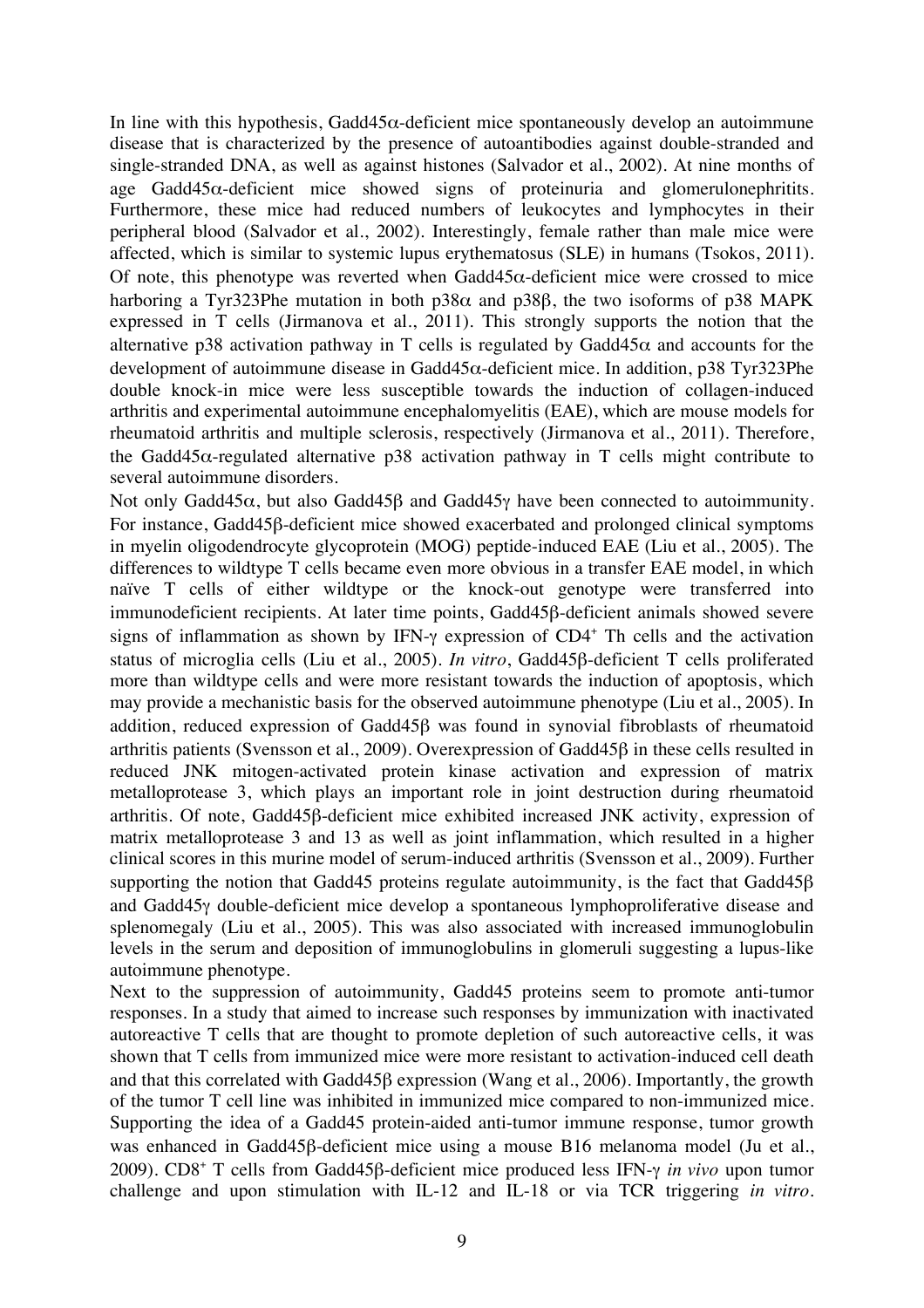Moreover, Gadd45β-deficient CD8<sup>+</sup> T cells expressed less T-bet and Eomes upon activation, two transcription factors that are crucial for the development of  $CD8<sup>+</sup>$  memory T cells (Intlekofer et al., 2005). Most importantly, tumor vaccination failed in mice double deficient for Gadd45β and Gadd45γ (Ju et al., 2009). Taken together, Gadd45 proteins have important functions in tumor immunosurveillance.

#### **Acknowledgements**

I am grateful to Dr. Yvonne Rauter and Alisha Walker for critically reading the manuscript and for helping with the figures. This work was supported by grants of the Deutsche Forschungsgemeinschaft (SCHM1586/3-1) and the Helmholtz Association cross-program activity "Metabolic Dysfunction and Human Disease".

# **References**

- Arend, W.P., Palmer, G., and Gabay, C. (2008). IL-1, IL-18, and IL-33 families of cytokines. Immunological reviews *223*, 20-38.
- Balliet, A.G., Hatton, K.S., Hoffman, B., and Liebermann, D.A. (2001). Comparative analysis of the genetic structure and chromosomal location of the murine MyD118 (Gadd45beta) gene. DNA and cell biology *20*, 239-247.
- Beadling, C., Johnson, K.W., and Smith, K.A. (1993). Isolation of interleukin 2-induced immediate-early genes. Proceedings of the National Academy of Sciences of the United States of America *90*, 2719-2723.
- Chi, H., Lu, B., Takekawa, M., Davis, R.J., and Flavell, R.A. (2004). GADD45beta/GADD45gamma and MEKK4 comprise a genetic pathway mediating STAT4-independent IFNgamma production in T cells. The EMBO journal *23*, 1576- 1586.
- Davis, M.M., and Bjorkman, P.J. (1988). T-cell antigen receptor genes and T-cell recognition. Nature *334*, 395-402.
- De Smaele, E., Zazzeroni, F., Papa, S., Nguyen, D.U., Jin, R., Jones, J., Cong, R., and Franzoso, G. (2001). Induction of gadd45beta by NF-kappaB downregulates proapoptotic JNK signalling. Nature *414*, 308-313.
- Delgado, M.A., Elmaoued, R.A., Davis, A.S., Kyei, G., and Deretic, V. (2008). Toll-like receptors control autophagy. The EMBO journal *27*, 1110-1121.
- Fathman, C.G., and Lineberry, N.B. (2007). Molecular mechanisms of CD4+ T-cell anergy. Nature reviews Immunology *7*, 599-609.
- Gerwins, P., Blank, J.L., and Johnson, G.L. (1997). Cloning of a novel mitogen-activated protein kinase kinase kinase, MEKK4, that selectively regulates the c-Jun amino terminal kinase pathway. The Journal of biological chemistry *272*, 8288-8295.
- Gupta, M., Gupta, S.K., Balliet, A.G., Hollander, M.C., Fornace, A.J., Hoffman, B., and Liebermann, D.A. (2005). Hematopoietic cells from Gadd45a- and Gadd45b-deficient mice are sensitized to genotoxic-stress-induced apoptosis. Oncogene *24*, 7170-7179.
- Gupta, S.K., Gupta, M., Hoffman, B., and Liebermann, D.A. (2006). Hematopoietic cells from gadd45a-deficient and gadd45b-deficient mice exhibit impaired stress responses to acute stimulation with cytokines, myeloablation and inflammation. Oncogene *25*, 5537- 5546.
- Harada, M., Seino, K., Wakao, H., Sakata, S., Ishizuka, Y., Ito, T., Kojo, S., Nakayama, T., and Taniguchi, M. (2004). Down-regulation of the invariant Valpha14 antigen receptor in NKT cells upon activation. International immunology *16*, 241-247.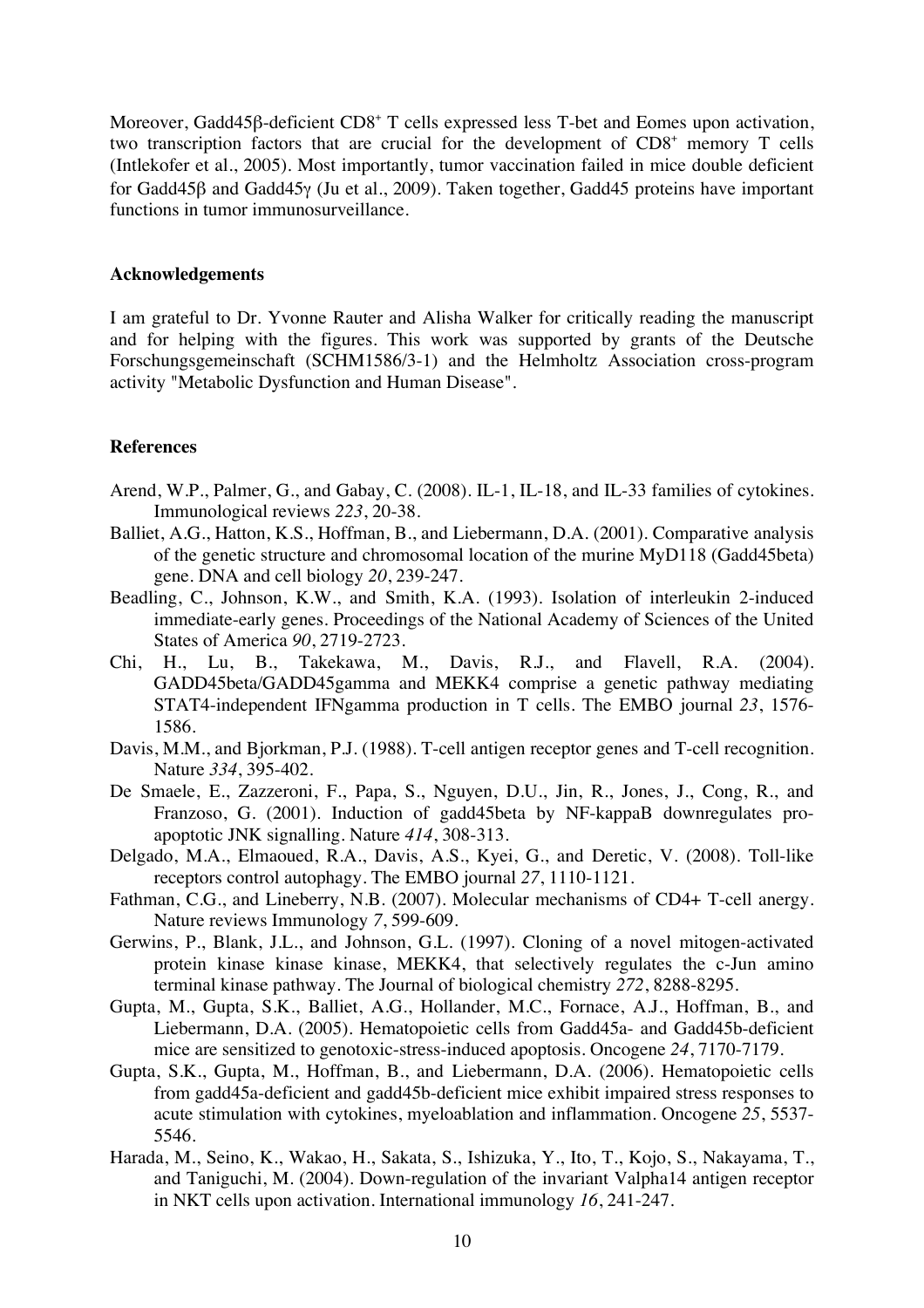- Harrington, L.E., Hatton, R.D., Mangan, P.R., Turner, H., Murphy, T.L., Murphy, K.M., and Weaver, C.T. (2005). Interleukin 17-producing CD4+ effector T cells develop via a lineage distinct from the T helper type 1 and 2 lineages. Nature immunology *6*, 1123- 1132.
- Hoffmeyer, A., Piekorz, R., Moriggl, R., and Ihle, J.N. (2001). Gadd45gamma is dispensable for normal mouse development and T-cell proliferation. Molecular and cellular biology *21*, 3137-3143.
- Hsiao, H.W., Liu, W.H., Wang, C.J., Lo, Y.H., Wu, Y.H., Jiang, S.T., and Lai, M.Z. (2009). Deltex1 is a target of the transcription factor NFAT that promotes T cell anergy. Immunity *31*, 72-83.
- Intlekofer, A.M., Takemoto, N., Wherry, E.J., Longworth, S.A., Northrup, J.T., Palanivel, V.R., Mullen, A.C., Gasink, C.R., Kaech, S.M., Miller, J.D.*, et al.* (2005). Effector and memory CD8+ T cell fate coupled by T-bet and eomesodermin. Nature immunology *6*, 1236-1244.
- Janeway, C.A., Jr. (1989). Approaching the asymptote? Evolution and revolution in immunology. Cold Spring Harbor symposia on quantitative biology *54 Pt 1*, 1-13.
- Jin, R., De Smaele, E., Zazzeroni, F., Nguyen, D.U., Papa, S., Jones, J., Cox, C., Gelinas, C., and Franzoso, G. (2002). Regulation of the gadd45beta promoter by NF-kappaB. DNA and cell biology *21*, 491-503.
- Jirmanova, L., Giardino Torchia, M.L., Sarma, N.D., Mittelstadt, P.R., and Ashwell, J.D. (2011). Lack of the T cell-specific alternative p38 activation pathway reduces autoimmunity and inflammation. Blood *118*, 3280-3289.
- Jirmanova, L., Jankovic, D., Fornace, A.J., Jr., and Ashwell, J.D. (2007). Gadd45alpha regulates p38-dependent dendritic cell cytokine production and Th1 differentiation. Journal of immunology *178*, 4153-4158.
- Jirmanova, L., Sarma, D.N., Jankovic, D., Mittelstadt, P.R., and Ashwell, J.D. (2009). Genetic disruption of p38alpha Tyr323 phosphorylation prevents T-cell receptor-mediated p38alpha activation and impairs interferon-gamma production. Blood *113*, 2229-2237.
- Ju, S., Zhu, Y., Liu, L., Dai, S., Li, C., Chen, E., He, Y., Zhang, X., and Lu, B. (2009). Gadd45b and Gadd45g are important for anti-tumor immune responses. European journal of immunology *39*, 3010-3018.
- Kastan, M.B., Zhan, Q., el-Deiry, W.S., Carrier, F., Jacks, T., Walsh, W.V., Plunkett, B.S., Vogelstein, B., and Fornace, A.J., Jr. (1992). A mammalian cell cycle checkpoint pathway utilizing p53 and GADD45 is defective in ataxia-telangiectasia. Cell *71*, 587- 597.
- Keifer, J.A., Guttridge, D.C., Ashburner, B.P., and Baldwin, A.S., Jr. (2001). Inhibition of NF-kappa B activity by thalidomide through suppression of IkappaB kinase activity. The Journal of biological chemistry *276*, 22382-22387.
- Keil, E., Hocker, R., Schuster, M., Essmann, F., Ueffing, N., Hoffman, B., Liebermann, D.A., Pfeffer, K., Schulze-Osthoff, K., and Schmitz, I. (2013). Phosphorylation of Atg5 by the Gadd45beta-MEKK4-p38 pathway inhibits autophagy. Cell death and differentiation *20*, 321-332.
- Korn, T., Bettelli, E., Oukka, M., and Kuchroo, V.K. (2009). IL-17 and Th17 Cells. Annual review of immunology *27*, 485-517.
- Kronenberg, M., and Gapin, L. (2002). The unconventional lifestyle of NKT cells. Nature reviews Immunology *2*, 557-568.
- Kuma, A., Hatano, M., Matsui, M., Yamamoto, A., Nakaya, H., Yoshimori, T., Ohsumi, Y., Tokuhisa, T., and Mizushima, N. (2004). The role of autophagy during the early neonatal starvation period. Nature *432*, 1032-1036.
- Levine, B., Mizushima, N., and Virgin, H.W. (2011). Autophagy in immunity and inflammation. Nature *469*, 323-335.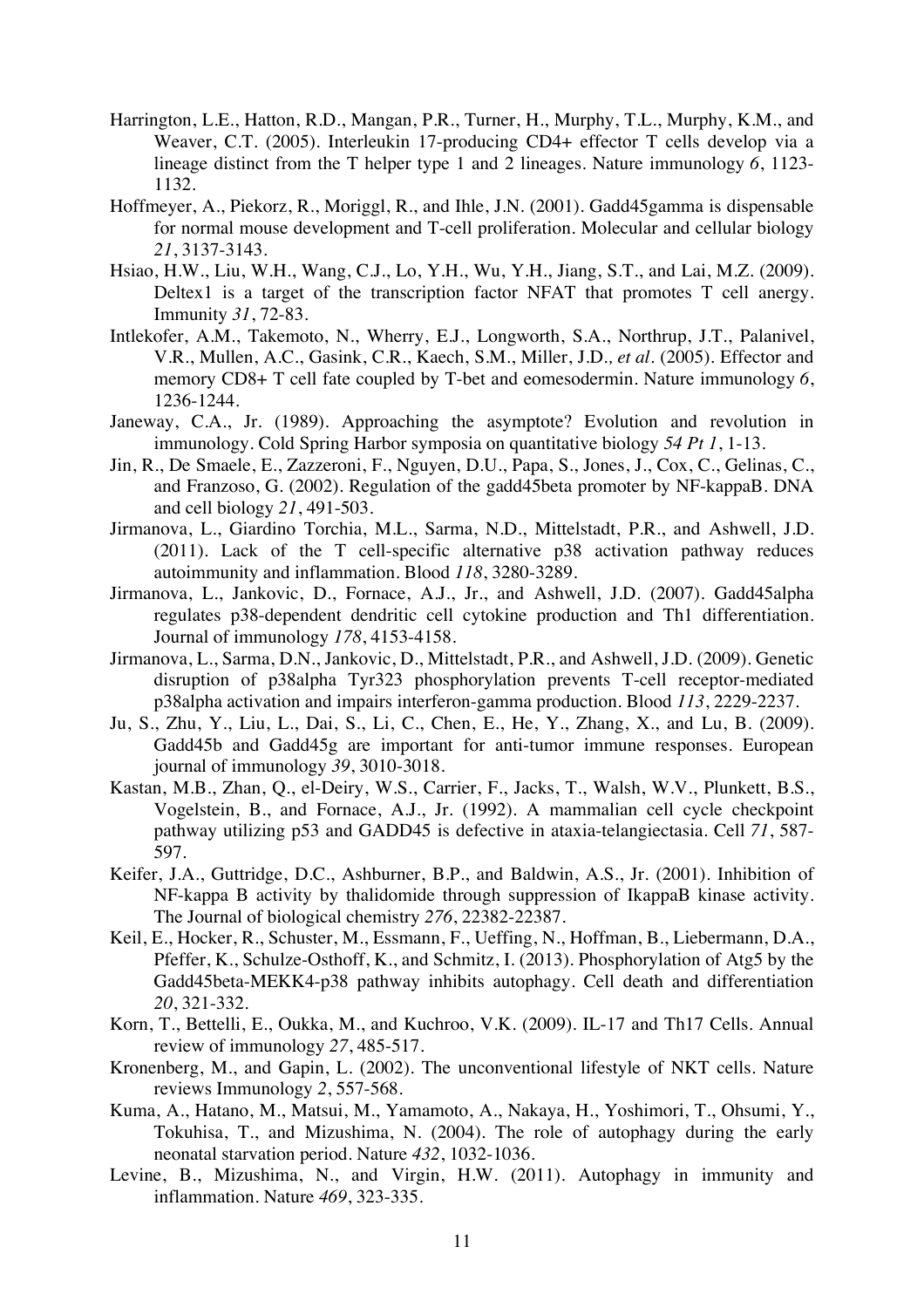Li, M.O., and Flavell, R.A. (2008). TGF-beta: a master of all T cell trades. Cell *134*, 392-404.

- Liu, L., Tran, E., Zhao, Y., Huang, Y., Flavell, R., and Lu, B. (2005). Gadd45 beta and Gadd45 gamma are critical for regulating autoimmunity. The Journal of experimental medicine *202*, 1341-1347.
- Lu, B., Ferrandino, A.F., and Flavell, R.A. (2004). Gadd45beta is important for perpetuating cognate and inflammatory signals in T cells. Nature immunology *5*, 38-44.
- Lu, B., Yu, H., Chow, C., Li, B., Zheng, W., Davis, R.J., and Flavell, R.A. (2001). GADD45gamma mediates the activation of the p38 and JNK MAP kinase pathways and cytokine production in effector TH1 cells. Immunity *14*, 583-590.
- Majumdar, S., Lamothe, B., and Aggarwal, B.B. (2002). Thalidomide suppresses NF-kappa B activation induced by TNF and H2O2, but not that activated by ceramide, lipopolysaccharides, or phorbol ester. Journal of immunology *168*, 2644-2651.
- Miyake, Z., Takekawa, M., Ge, Q., and Saito, H. (2007). Activation of MTK1/MEKK4 by GADD45 through induced N-C dissociation and dimerization-mediated trans autophosphorylation of the MTK1 kinase domain. Molecular and cellular biology *27*, 2765-2776.
- Mizushima, N., and Komatsu, M. (2011). Autophagy: renovation of cells and tissues. Cell *147*, 728-741.
- Mizushima, N., Yamamoto, A., Hatano, M., Kobayashi, Y., Kabeya, Y., Suzuki, K., Tokuhisa, T., Ohsumi, Y., and Yoshimori, T. (2001). Dissection of autophagosome formation using Apg5-deficient mouse embryonic stem cells. The Journal of cell biology *152*, 657-668.
- Mizushima, N., Yoshimori, T., and Ohsumi, Y. (2011). The role of Atg proteins in autophagosome formation. Annual review of cell and developmental biology *27*, 107- 132.
- Morinobu, A., Gadina, M., Strober, W., Visconti, R., Fornace, A., Montagna, C., Feldman, G.M., Nishikomori, R., and O'Shea, J.J. (2002). STAT4 serine phosphorylation is critical for IL-12-induced IFN-gamma production but not for cell proliferation. Proceedings of the National Academy of Sciences of the United States of America *99*, 12281-12286.
- Murphy, K.M., and Reiner, S.L. (2002). The lineage decisions of helper T cells. Nature reviews Immunology *2*, 933-944.
- Neumann, M., and Naumann, M. (2007). Beyond IkappaBs: alternative regulation of NFkappaB activity. FASEB journal : official publication of the Federation of American Societies for Experimental Biology *21*, 2642-2654.
- Papa, S., Zazzeroni, F., Bubici, C., Jayawardena, S., Alvarez, K., Matsuda, S., Nguyen, D.U., Pham, C.G., Nelsbach, A.H., Melis, T.*, et al.* (2004). Gadd45 beta mediates the NFkappa B suppression of JNK signalling by targeting MKK7/JNKK2. Nature cell biology *6*, 146-153.
- Park, H., Li, Z., Yang, X.O., Chang, S.H., Nurieva, R., Wang, Y.H., Wang, Y., Hood, L., Zhu, Z., Tian, Q.*, et al.* (2005). A distinct lineage of CD4 T cells regulates tissue inflammation by producing interleukin 17. Nature immunology *6*, 1133-1141.
- Porcelli, S.A., and Modlin, R.L. (1999). The CD1 system: antigen-presenting molecules for T cell recognition of lipids and glycolipids. Annual review of immunology *17*, 297-329.
- Reiner, S.L. (2007). Development in motion: helper T cells at work. Cell *129*, 33-36.
- Ronkina, N., Menon, M.B., Schwermann, J., Tiedje, C., Hitti, E., Kotlyarov, A., and Gaestel, M. (2010). MAPKAP kinases MK2 and MK3 in inflammation: complex regulation of TNF biosynthesis via expression and phosphorylation of tristetraprolin. Biochemical pharmacology *80*, 1915-1920.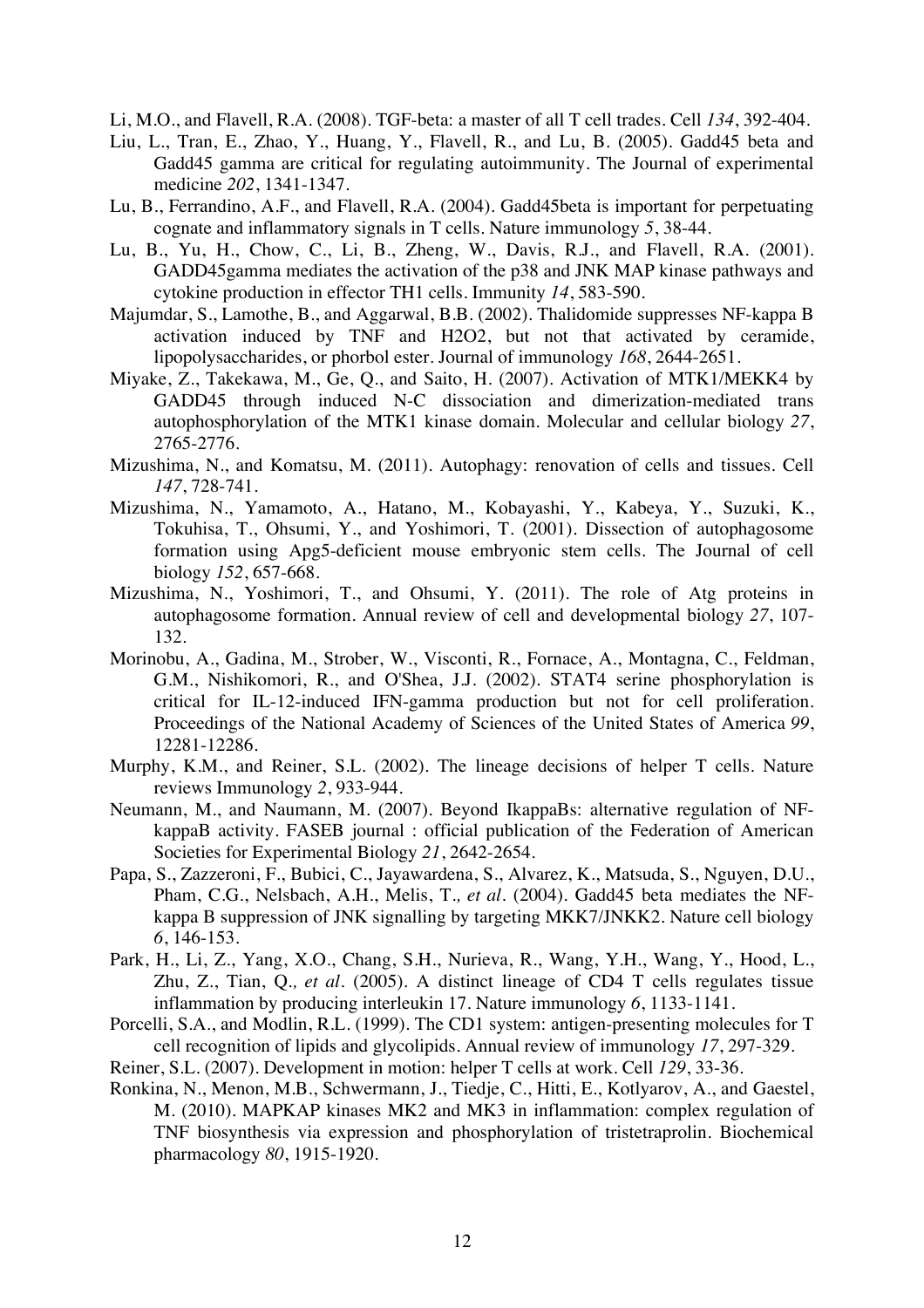- Safford, M., Collins, S., Lutz, M.A., Allen, A., Huang, C.T., Kowalski, J., Blackford, A., Horton, M.R., Drake, C., Schwartz, R.H.*, et al.* (2005). Egr-2 and Egr-3 are negative regulators of T cell activation. Nature immunology *6*, 472-480.
- Salerno, D.M., Tront, J.S., Hoffman, B., and Liebermann, D.A. (2012). Gadd45a and Gadd45b modulate innate immune functions of granulocytes and macrophages by differential regulation of p38 and JNK signaling. Journal of cellular physiology *227*, 3613-3620.
- Salvador, J.M., Hollander, M.C., Nguyen, A.T., Kopp, J.B., Barisoni, L., Moore, J.K., Ashwell, J.D., and Fornace, A.J., Jr. (2002). Mice lacking the p53-effector gene Gadd45a develop a lupus-like syndrome. Immunity *16*, 499-508.
- Salvador, J.M., Mittelstadt, P.R., Belova, G.I., Fornace, A.J., Jr., and Ashwell, J.D. (2005a). The autoimmune suppressor Gadd45alpha inhibits the T cell alternative p38 activation pathway. Nature immunology *6*, 396-402.
- Salvador, J.M., Mittelstadt, P.R., Guszczynski, T., Copeland, T.D., Yamaguchi, H., Appella, E., Fornace, A.J., Jr., and Ashwell, J.D. (2005b). Alternative p38 activation pathway mediated by T cell receptor-proximal tyrosine kinases. Nature immunology *6*, 390-395.
- Sanjuan, M.A., Dillon, C.P., Tait, S.W., Moshiach, S., Dorsey, F., Connell, S., Komatsu, M., Tanaka, K., Cleveland, J.L., Withoff, S.*, et al.* (2007). Toll-like receptor signalling in macrophages links the autophagy pathway to phagocytosis. Nature *450*, 1253-1257.
- Schmitz, I., Clayton, L.K., and Reinherz, E.L. (2003). Gene expression analysis of thymocyte selection in vivo. International immunology *15*, 1237-1248.
- Schwartz, R.H. (2003). T cell anergy. Annual review of immunology *21*, 305-334.
- Selvakumaran, M., Lin, H.K., Sjin, R.T., Reed, J.C., Liebermann, D.A., and Hoffman, B. (1994). The novel primary response gene MyD118 and the proto-oncogenes myb, myc, and bcl-2 modulate transforming growth factor beta 1-induced apoptosis of myeloid leukemia cells. Molecular and cellular biology *14*, 2352-2360.
- Shortman, K., and Liu, Y.J. (2002). Mouse and human dendritic cell subtypes. Nature reviews Immunology *2*, 151-161.
- Smith, G.B., and Mocarski, E.S. (2005). Contribution of GADD45 family members to cell death suppression by cellular Bcl-xL and cytomegalovirus vMIA. Journal of virology *79*, 14923-14932.
- Svensson, C.I., Inoue, T., Hammaker, D., Fukushima, A., Papa, S., Franzoso, G., Schett, G., Corr, M., Boyle, D.L., and Firestein, G.S. (2009). Gadd45beta deficiency in rheumatoid arthritis: enhanced synovitis through JNK signaling. Arthritis and rheumatism *60*, 3229- 3240.
- Takekawa, M., Posas, F., and Saito, H. (1997). A human homolog of the yeast Ssk2/Ssk22 MAP kinase kinase kinases, MTK1, mediates stress-induced activation of the p38 and JNK pathways. The EMBO journal *16*, 4973-4982.
- Takekawa, M., and Saito, H. (1998). A family of stress-inducible GADD45-like proteins mediate activation of the stress-responsive MTK1/MEKK4 MAPKKK. Cell *95*, 521- 530.
- Takekawa, M., Tatebayashi, K., Itoh, F., Adachi, M., Imai, K., and Saito, H. (2002). Smaddependent GADD45beta expression mediates delayed activation of p38 MAP kinase by TGF-beta. The EMBO journal *21*, 6473-6482.
- Takeuchi, O., and Akira, S. (2010). Pattern recognition receptors and inflammation. Cell *140*, 805-820.
- Taniguchi, M., Harada, M., Kojo, S., Nakayama, T., and Wakao, H. (2003). The regulatory role of Valpha14 NKT cells in innate and acquired immune response. Annual review of immunology *21*, 483-513.
- Tsokos, G.C. (2011). Systemic lupus erythematosus. The New England journal of medicine *365*, 2110-2121.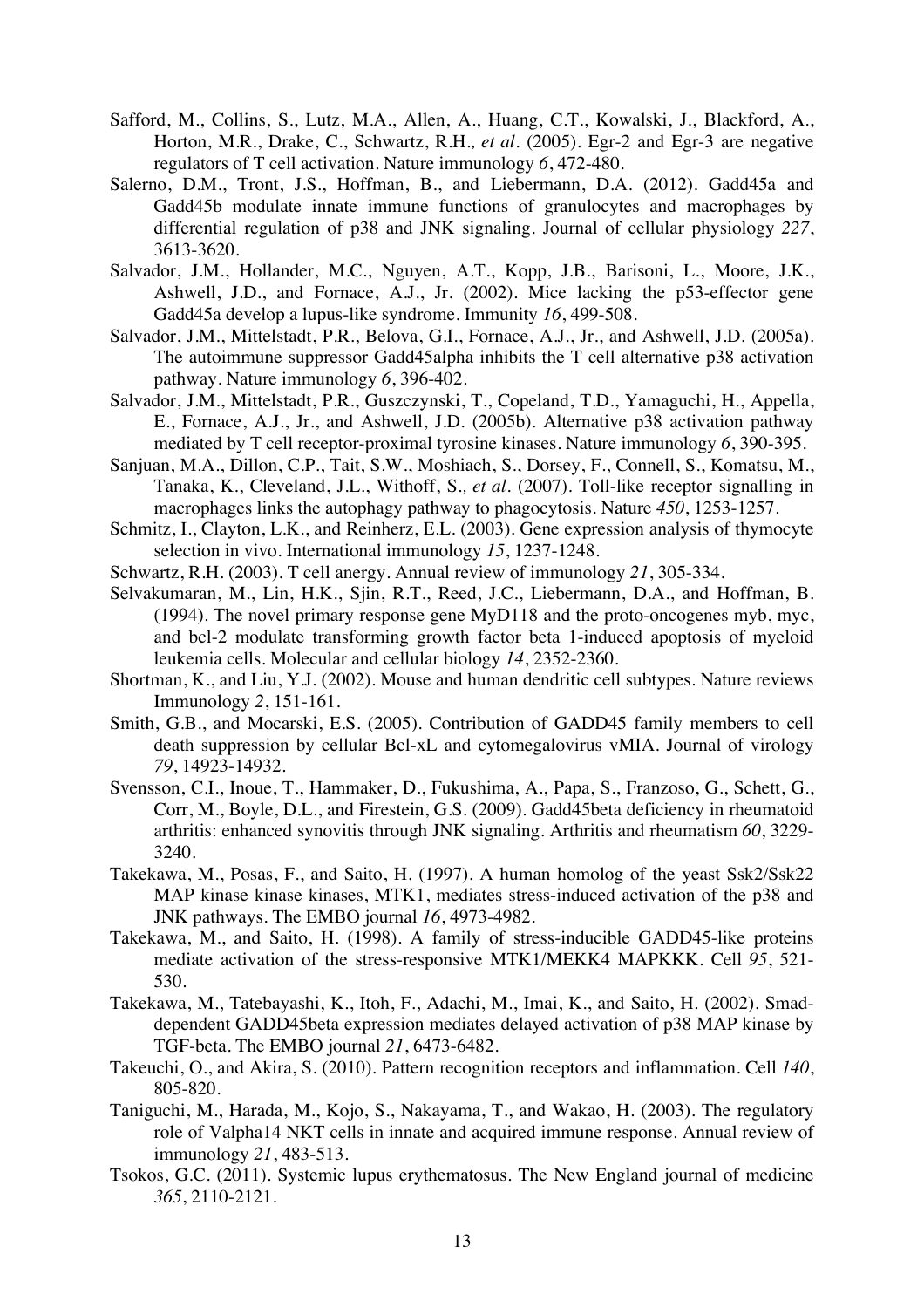- Ungefroren, H., Groth, S., Ruhnke, M., Kalthoff, H., and Fandrich, F. (2005). Transforming growth factor-beta (TGF-beta) type I receptor/ALK5-dependent activation of the GADD45beta gene mediates the induction of biglycan expression by TGF-beta. The Journal of biological chemistry *280*, 2644-2652.
- Wang, L., Du, F., Cao, Q., Sheng, H., Shen, B., Zhang, Y., Diao, Y., Zhang, J., and Li, N. (2006). Immunization with autologous T cells enhances in vivo anti-tumor immune responses accompanied by up-regulation of GADD45beta. Cell research *16*, 702-712.
- Woodland, D.L., and Kohlmeier, J.E. (2009). Migration, maintenance and recall of memory T cells in peripheral tissues. Nature reviews Immunology *9*, 153-161.
- Xu, Y., Jagannath, C., Liu, X.D., Sharafkhaneh, A., Kolodziejska, K.E., and Eissa, N.T. (2007). Toll-like receptor 4 is a sensor for autophagy associated with innate immunity. Immunity *27*, 135-144.
- Yang, J., Zhu, H., Murphy, T.L., Ouyang, W., and Murphy, K.M. (2001). IL-18-stimulated GADD45 beta required in cytokine-induced, but not TCR-induced, IFN-gamma production. Nature immunology *2*, 157-164.
- Yang, Q., Li, G., Zhu, Y., Liu, L., Chen, E., Turnquist, H., Zhang, X., Finn, O.J., Chen, X., and Lu, B. (2011). IL-33 synergizes with TCR and IL-12 signaling to promote the effector function of CD8+ T cells. European journal of immunology *41*, 3351-3360.
- Yoo, J., Ghiassi, M., Jirmanova, L., Balliet, A.G., Hoffman, B., Fornace, A.J., Jr., Liebermann, D.A., Bottinger, E.P., and Roberts, A.B. (2003). Transforming growth factor-beta-induced apoptosis is mediated by Smad-dependent expression of GADD45b through p38 activation. The Journal of biological chemistry *278*, 43001-43007.
- Zazzeroni, F., Papa, S., Algeciras-Schimnich, A., Alvarez, K., Melis, T., Bubici, C., Majewski, N., Hay, N., De Smaele, E., Peter, M.E.*, et al.* (2003). Gadd45 beta mediates the protective effects of CD40 costimulation against Fas-induced apoptosis. Blood *102*, 3270-3279.
- Zhan, Q., Lord, K.A., Alamo, I., Jr., Hollander, M.C., Carrier, F., Ron, D., Kohn, K.W., Hoffman, B., Liebermann, D.A., and Fornace, A.J., Jr. (1994). The gadd and MyD genes define a novel set of mammalian genes encoding acidic proteins that synergistically suppress cell growth. Molecular and cellular biology *14*, 2361-2371.
- Zhang, N., Ahsan, M.H., Zhu, L., Sambucetti, L.C., Purchio, A.F., and West, D.B. (2005). NF-kappaB and not the MAPK signaling pathway regulates GADD45beta expression during acute inflammation. The Journal of biological chemistry *280*, 21400-21408.